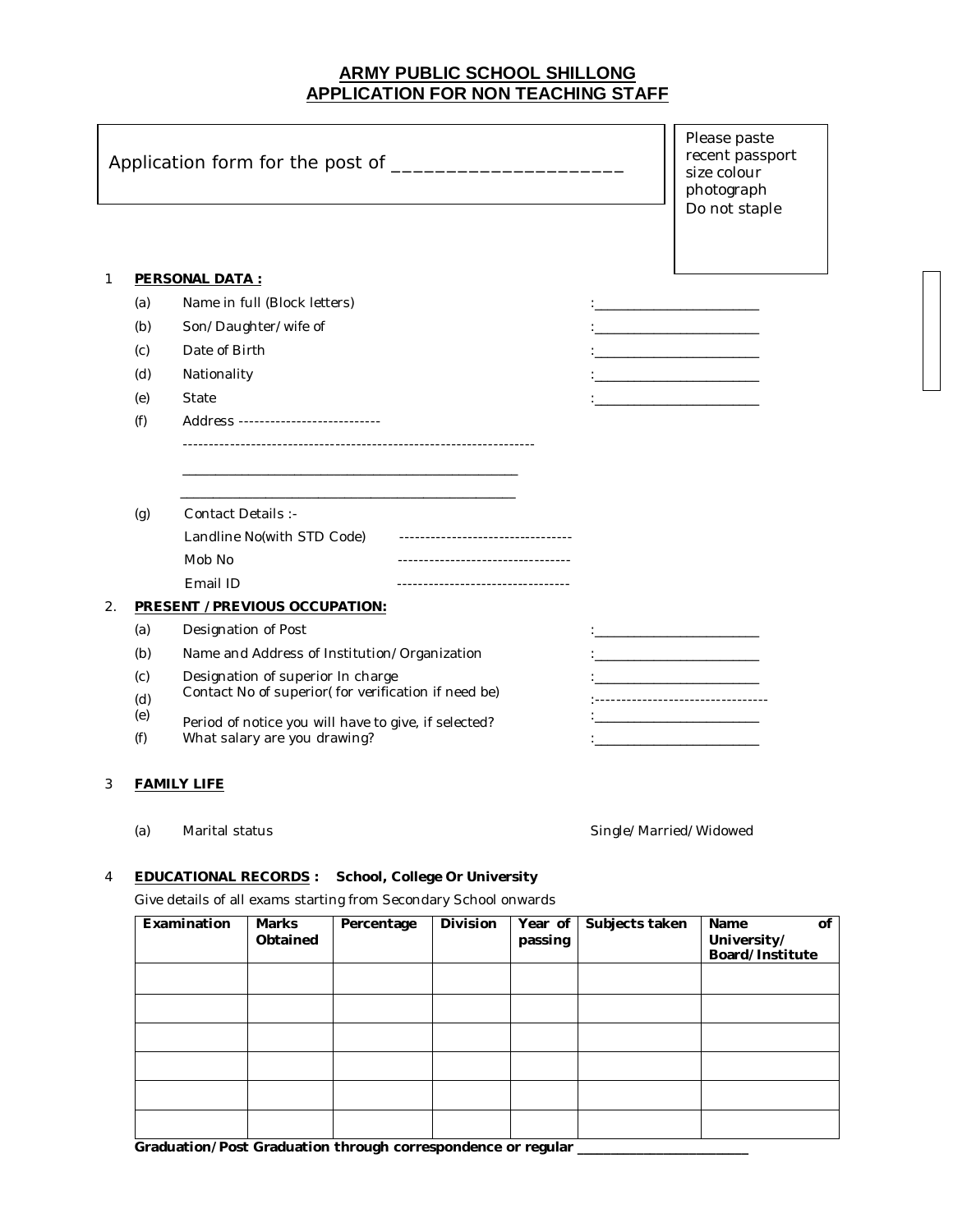5. Languages you can read write and speak fluently.<br>(a) (b) (a)  $(b)$  (c)

### 6. **EXPERIENCE:**

Fill the particulars in chronological order starting with your appointment (if there is not enough space attach a separate

sheet).

| Duration |    | Nature<br>of<br>Appointment | School / College | Nature of work | Total<br>Exp in |
|----------|----|-----------------------------|------------------|----------------|-----------------|
| From     | To |                             |                  |                | Years           |
|          |    |                             |                  |                |                 |
|          |    |                             |                  |                |                 |
|          |    |                             |                  |                |                 |
|          |    |                             |                  |                |                 |
|          |    |                             |                  |                |                 |

Include any other post held which are relevant to the field of Education

#### 7. **HEALTH**:

- 
- (a) What kind of health do you keep?............................................... Do you need any medical treatment/assistance for the disease you are

suffering from ? ………………………………………………………………….

(a) Are you differently abled? Give details \_\_\_\_\_\_\_\_\_\_\_\_\_\_\_\_\_\_\_\_\_\_\_\_\_\_\_\_\_\_\_\_\_\_\_\_\_\_\_\_\_\_\_\_

# 8. **COMPUTER KNOWLEDGE**(Separate sheet can be att.)<br>(a) Have you done any degree/diploma in compute

- Have you done any degree/diploma in computer give details: \_\_\_\_\_\_\_\_\_\_\_\_\_\_\_\_\_\_\_\_\_
- (b) Any experience on working on computer. Give details.
- (c) Do you own a personal Laptop, if yes give details:
- (d) Your knowledge of Hardware Peripheral and Networking:

### 9. **OTHER ACTIVITES**

(a) In answering please indicate personal characteristics, interests and aspirations you have which you believe will be valuable to this institution:

\_\_\_\_\_\_\_\_\_\_\_\_\_\_\_\_\_\_\_\_\_\_\_\_\_\_\_\_\_\_\_\_\_\_\_\_\_\_\_\_\_\_\_\_\_\_\_\_\_\_\_\_\_\_\_\_\_\_\_\_\_\_\_\_\_\_\_\_\_\_\_\_\_\_\_\_\_\_\_\_\_\_\_\_\_\_

\_\_\_\_\_\_\_\_\_\_\_\_\_\_\_\_\_\_\_\_\_\_\_\_\_\_\_\_\_\_\_\_\_\_\_\_\_\_\_\_\_\_\_\_\_\_\_\_\_\_\_\_\_\_\_\_\_\_\_\_\_\_\_\_\_\_\_\_\_\_\_\_\_\_\_\_\_\_\_\_\_\_\_\_\_\_\_

(i)\_\_\_\_\_\_\_\_\_\_\_\_\_\_\_\_\_\_\_\_\_\_\_\_\_\_\_\_\_\_\_\_\_\_\_\_\_\_\_\_\_\_\_\_\_\_\_\_\_\_\_\_\_\_

(ii)\_\_\_\_\_\_\_\_\_\_\_\_\_\_\_\_\_\_\_\_\_\_\_\_\_\_\_\_\_\_\_\_\_\_\_\_\_\_\_\_\_\_\_\_\_\_\_\_\_\_\_\_\_ 10. Give names of two references, which should know you well personally and have an intimate knowledge of your work (not relatives)<br>(a) Name:

\_\_\_\_\_\_\_\_\_\_\_\_\_\_\_\_\_\_\_\_\_\_\_\_\_\_\_\_\_\_\_ \_\_\_\_\_\_\_\_\_\_\_\_\_\_\_\_\_\_\_\_\_\_\_\_\_\_

Address \_\_\_\_\_\_\_\_\_\_\_\_\_\_\_\_\_\_\_\_\_\_\_\_ Address:\_\_\_\_\_\_\_\_\_\_\_\_\_\_\_\_\_\_\_

(a) Name: \_\_\_\_\_\_\_\_\_\_\_\_\_\_\_\_\_\_\_\_\_\_\_\_\_ (b) Name\_\_\_\_\_\_\_\_\_\_\_\_\_\_\_\_\_\_\_\_\_

Agreement:<br>11. If sele

- If selected:-
- (a) I will accept the offer of appointment.
- (b) I agree to abide by the AWES Rule and Regulation for Army Public Schools
- (c) I undertake to serve the school till the end of the final term, or a period specified/ fixed by the management.
- (d) I solemnly state the all the above particulars/statements are true to the best of my knowledge and belief.

Date ……………… ………………………………….

(Signature of applicant)